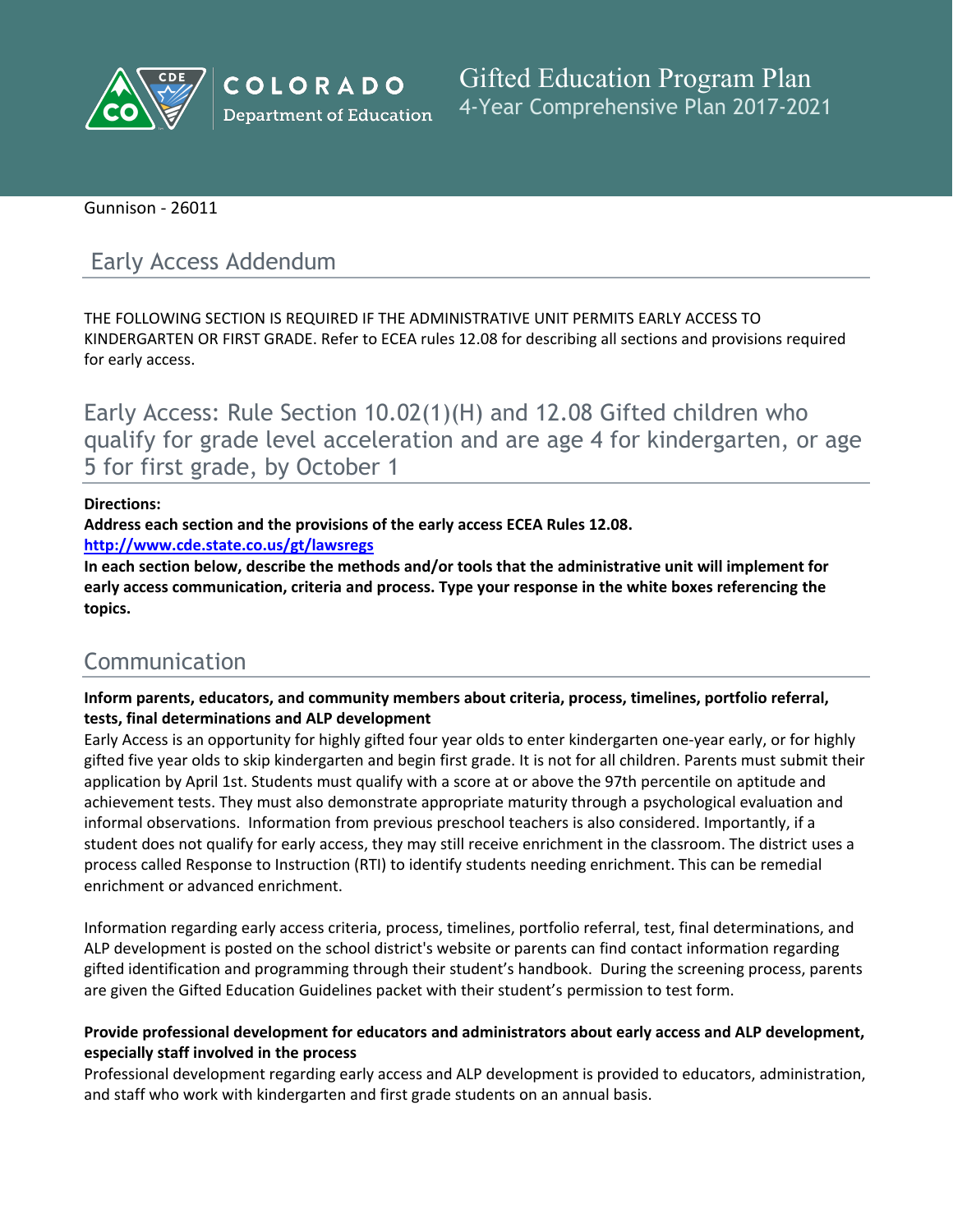

## Criteria

#### **Aptitude:**

Any child who turns five years old after September 30 will only be considered for early entrance, under HB1021, if they are deemed to be a "highly advanced gifted child". The intent of HB1021 is to serve the "highly advanced gifted child" who is "academically gifted, socially and emotionally mature, motivated to learn, and ready for advanced placement. The same holds true for children who turn six years old after September 30 related to first grade entrance.

Parents must, at their expense (with the exception of those who qualify for free and reduced meals), have their child diagnostically evaluated with appropriate instruments by an appropriate state licensed professional. Parents should seek out a licensed professional who enjoys gifted children and has tested many of them. Such a person knows how to recognize the reflective child who needs extra time to hone answers, how to support the perfectionist who is not used to making mistakes, and how to help the active child maintain focus with a fast presentation and opportunities to move around. Good rapport is critical for eliciting the child's best performance.

The early access criteria for intellectual aptitude is the 97<sup>th</sup> percentile.

#### **Achievement:**

Any child who turns five years old after September 30 will only be considered for early entrance, under HB1021, if they are deemed to be a "highly advanced gifted child". The intent of HB1021 is to serve the "highly advanced gifted child" who is "academically gifted, socially and emotionally mature, motivated to learn, and ready for advanced placement. The same holds true for children who turn six years old after September 30 related to first grade entrance.

Parents must, at their expense (with the exception of those who qualify for free and reduced meals), have their child diagnostically evaluated with appropriate instruments by an appropriate state licensed professional. Parents should seek out a licensed professional who enjoys gifted children and has tested many of them. Such a person knows how to recognize the reflective child who needs extra time to hone answers, how to support the perfectionist who is not used to making mistakes, and how to help the active child maintain focus with a fast presentation and opportunities to move around. Good rapport is critical for eliciting the child's best performance.

The early access criteria for achievement is the  $97<sup>th</sup>$  percentile.

#### **Performance:**

Any child who turns five years old after September 30 will only be considered for early entrance, under HB1021, if they are deemed to be a "highly advanced gifted child". The intent of HB1021 is to serve the "highly advanced gifted child" who is "academically gifted, socially and emotionally mature, motivated to learn, and ready for advanced placement. The same holds true for children who turn six years old after September 30 related to first grade entrance.

Test scores alone do not meet the standards of a determination. A student may score at the 97<sup>th</sup> percentile or above on aptitude and achievement tests but not have data that supports school readiness. Every child with a score above the 97<sup>th</sup> percentile may not benefit from early access to kindergarten or first grade. In addition the student must show a demonstrated ability two or more years above same age peers. This should be collected through a cohesive body of evidence that may include but is not limited to information obtained through the use of observations, the Kingore Observation Inventory, Iowa Acceleration Scale, Gifted evaluation Scale (GES-3), previous testing information, prior placements or participation in advanced programming.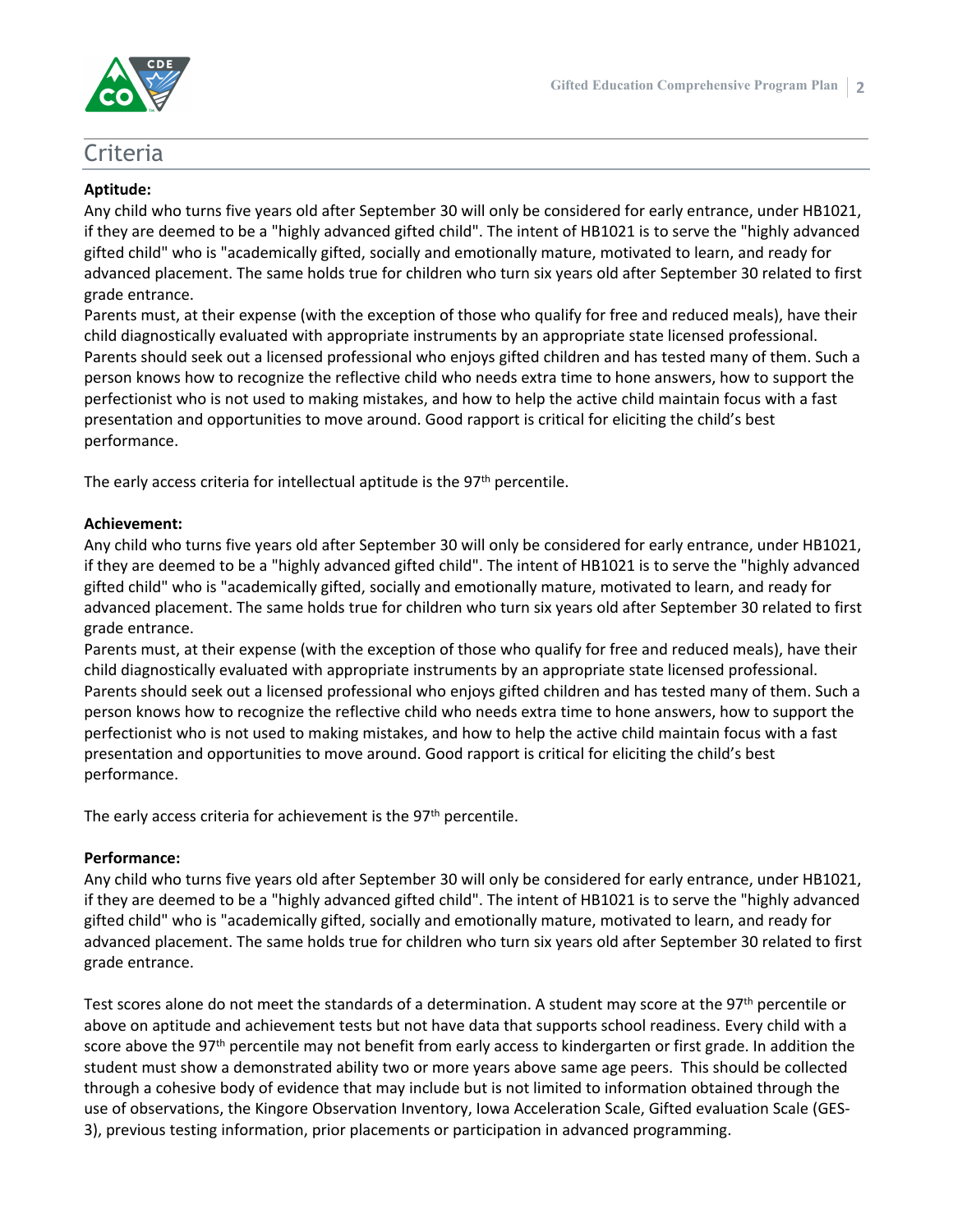

#### **Readiness, social behavior and motivation:**

Any child who turns five years old after September 30 will only be considered for early entrance, under HB1021, if they are deemed to be a "highly advanced gifted child". The intent of HB1021 is to serve the "highly advanced gifted child" who is "academically gifted, socially and emotionally mature, motivated to learn, and ready for advanced placement. The same holds true for children who turn six years old after September 30 related to first grade entrance.

Test scores alone do not meet the standards of a determination. A student may score at the 97<sup>th</sup> percentile or above on aptitude and achievement tests but not have data that supports school readiness. Every child with a score above the 97<sup>th</sup> percentile may not benefit from early access to kindergarten or first grade. In addition the student must show a demonstrated ability two or more years above same age peers. This should be collected through a cohesive body of evidence that may include but is not limited to information obtained through the use of observations, the Kingore Observation Inventory, Iowa Acceleration Scale, Gifted evaluation Scale (GES-3), previous testing information, prior placements or participation in advanced programming.

#### **Support system:**

Early access is intended to support students who are evaluated to be exceptional in aptitude/cognitive reasoning, academics, school readiness and motivation. Longitudinal studies report that early access children excel academically, participate in extra-curricular activities, exhibit strong positive concepts; some may require acceleration again later in their educational career. The benefits to students who qualify for early access include: integrating early childhood and gifted educational programming to expand access to curriculum, instruction and assessment aligned to the child's level of challenge. Additionally, early access fosters friendships and social-emotional growth closer to the child's developmental level.

To help support the student who qualifies for early access their progress will be monitored at minimum level of every five weeks and this data will be recorded in their ALP. Students will further be discussed at response to intervention meetings to review appropriate programming and services. Parent teacher conferences will also be utilized to inform parents of student progress and discuss the current programming that is in place.

# Process

#### **Timelines:**

Applications for early access are due by April 1 for the next school year and may be submitted as early as February 1st.

Determinations shall be made within 60 calendar daysof the AU receiving the child's portfolio submitted by the child's parent or legal guardian.

For referrals received after April 1, the AU may, at its discretion, consider the child's information, provided the determination is made by September 1 or by the start of the upcoming school year, whichever is earlier.

A student shall be age 4 by October 1 for kindergarten; and, age 5 by October 1 for first grade.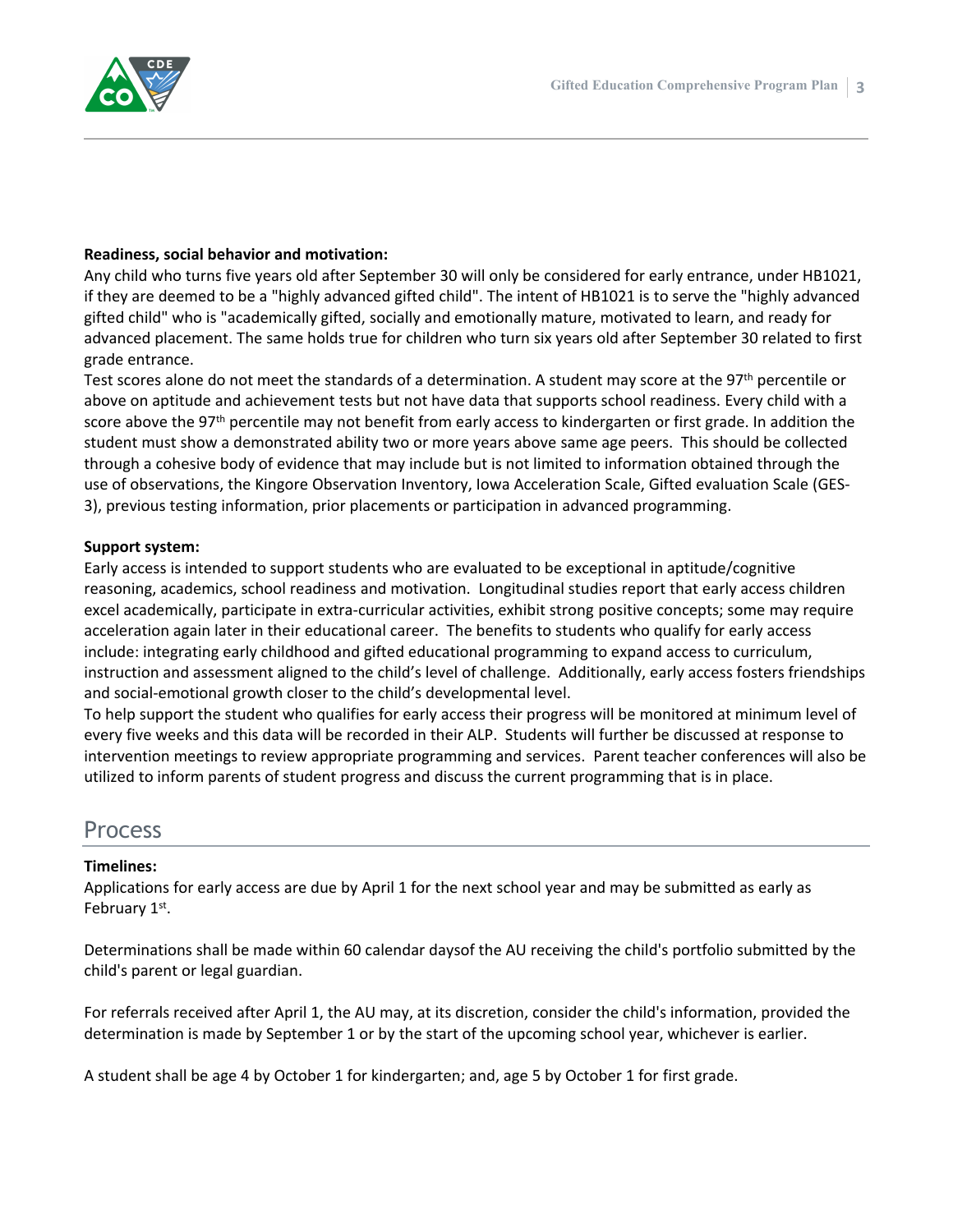

If a student qualifies for Early Access an ALP will be developed by Sept.  $30<sup>th</sup>$  of the school year in which the student will begin school.

#### **Personnel:**

The Early Access Committee, comprised of the gifted education representative, school psychologist and a kindergarten classroom teacher will review assessment data and make a recommendation for placement using the Iowa Acceleration Scale. The committee will complete the "Determination for Early Access Form" and will communicate the decision reached with the parents and the building principal. The original form will be placed in the student's Cum Folder. Copies of the form will be sent to Parents, the Principal, the GT Teacher, the School Psychologist and the Director of Special Services.

Referrals will be sent to the Director of Special Services who will assist in the coordination of the Early Access process.

#### **Evaluation:**

Any child who turns five years old after September 30 will only be considered for early entrance, under HB1021, if they are deemed to be a "highly advanced gifted child". The intent of HB1021 is to serve the "highly advanced gifted child" who is "academically gifted, socially and emotionally mature, motivated to learn, and ready for advanced placement. The same holds true for children who turn six years old after September 30 related to first grade entrance.

Parents must, at their expense (with the exception of those who qualify for free and reduced meals), have their child diagnostically evaluated with appropriate instruments by an appropriate state licensed professional. Parents should seek out a licensed professional who enjoys gifted children and has tested many of them. Such a person knows how to recognize the reflective child who needs extra time to hone answers, how to support the perfectionist who is not used to making mistakes, and how to help the active child maintain focus with a fast presentation and opportunities to move around. Good rapport is critical for eliciting the child's best performance. The AU will consider test results within three months of application from outside licensed professionals.

The evaluation must include comprehensive cognitive, academic, performance, and adaptive behavioral functioning. As a part of the entrance criteria, all standardized assessment scores must be at or above the 97<sup>th</sup> percentile rank and an overall result in a "good" or "excellent" rating on the Iowa Acceleration Scale. Parents may contact the Director of Special Services for evaluator recommendations. Assessment results must be submitted to the Director of Special Services by April 1<sup>st</sup> for consideration for the following school year. New residents to Gunnison County may contact the Director of Special Services for an exception to this deadline. An early entrance candidate may participate in a visitation and/or teacher observation day in the spring, prior to the next school year.

The Early Access Committee, comprised of the gifted education representative, school psychologist and a kindergarten classroom teacher will review assessment data and make a recommendation for placement using the Iowa Acceleration Scale. The committee will complete the "Determination for Early Access Form" and will communicate the decision reached with the parents and the building principal. The original form will be placed in the student's Cum Folder. Copies of the form will be sent to Parents, the Principal, the GT Teacher, the School Psychologist and the Director of Special Services.

A kindergarten or 1<sup>st</sup> grade student transferring from a district where the entrance age criteria vary from September 30th must submit documentation from the previous school. Documentation must include comprehensive cognitive, academic, performance, and adaptive behavioral functioning. Standardized assessment tools must place the student in the 97<sup>th</sup> percentile, or above, in all areas. The final decision for early access rests with the Early Access Committee.